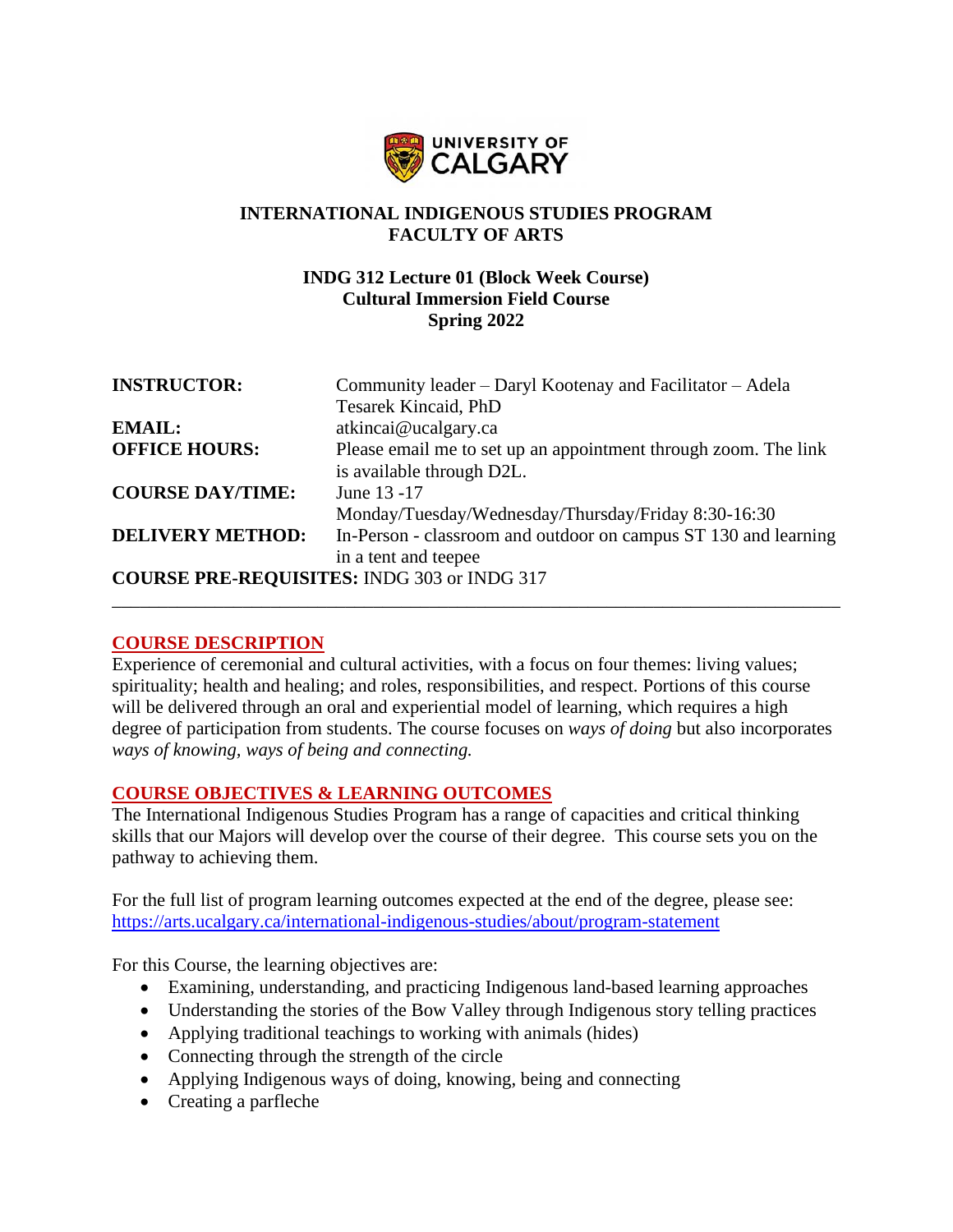# **REQUIRED READINGS**

Four required readings on land-based learning and on learning by doing will be posted on D2L. In addition, required videos on land-based learning will be posted on D2L to supplement learning.

#### COMPONENT WEIGHTING DUE DATES Participation 20% (attendance, oral contributions, experiential aspects) M/T/W/R/F Four video reflections  $\vert$  Video #1 - 10% Video #2 - 10% Video #3 - 10% Video 1 *due Mon June 13* Video 2 *due Thu June 16* Video 3 *due Tue June 21*

# **COURSE COMPONENT WEIGHTS AND DUE DATES**

Video #4 - 10%

total of 4)

reading response for a

Final Assignment 30% **Due Fri June 24** 

If a student misses a required course component, please get in touch the instructor as soon as possible.

Video 4 *due Thu June 23*

Reading response A *due prior to course* Reading response B *due Mon June 20* Reading response C and D *due Wed June 22*

# **COURSE SCHEDULE & TOPICS**

Total 100%

Reading responses  $10\%$  (2.5% for each

| <b>DATE</b>       | <b>TOPIC</b>                    | <b>READINGS AND ASSIGNMENTS</b>     |
|-------------------|---------------------------------|-------------------------------------|
| Prior to class    | Land-based learning reading to  | Reading A posted on D2L. Reading    |
|                   | complete prior to first day     | response A. Due before course or on |
|                   |                                 | <b>Monday June 13.</b>              |
| Monday June 13    | Morning: Opening circle and     | Reflective Video #1 Self            |
|                   | stories of the Bow Valley.      | introduction and what I hope to     |
|                   | Adela to go over course outline | learn? Due Monday June 13.          |
|                   | and first video assignment.     |                                     |
|                   | Afternoon: Land-based           |                                     |
|                   | learning activity and           |                                     |
|                   | journaling.                     |                                     |
| Tuesday June 14   | Morning: Modern and             |                                     |
|                   | traditional teachings by Stoney |                                     |
|                   | Nakoda community members.       |                                     |
|                   | Afternoon: Preparing the hide   |                                     |
|                   | and land-based activities.      |                                     |
|                   | Journaling or reflecting.       |                                     |
| Wednesday June 15 | Morning: Hide scraping and      |                                     |
|                   | parfleche making                |                                     |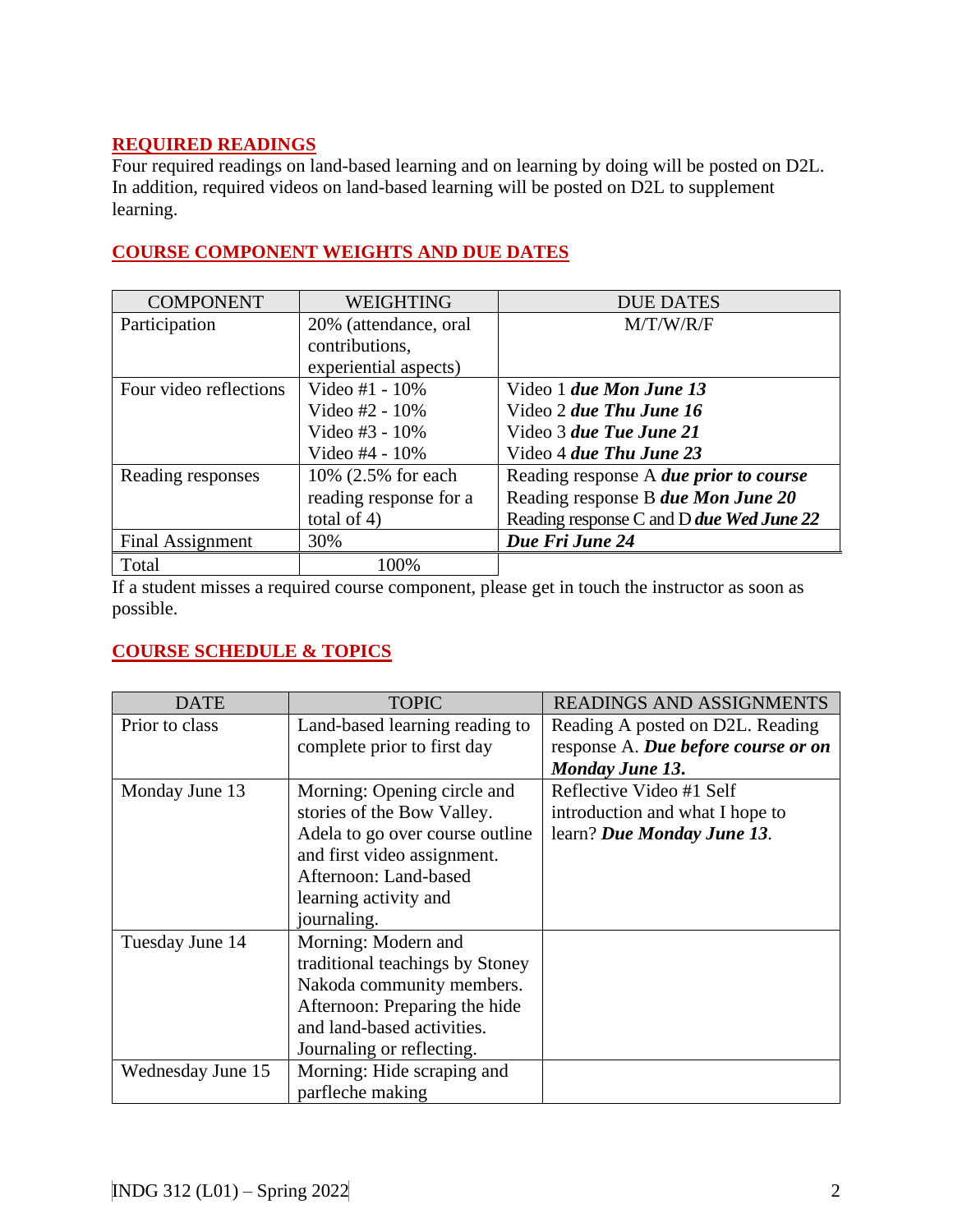|                          | Afternoon: Parfleche making<br>and journaling.                                                                                                          |                                                                                                |
|--------------------------|---------------------------------------------------------------------------------------------------------------------------------------------------------|------------------------------------------------------------------------------------------------|
| Thursday June 16         | Morning: Continuation of<br>parfleche making. Review of<br>video #2 assignment.<br>Afternoon: Parfleche making,<br>group reflection, and<br>journaling. | Reflective Video #2 What I learned?<br>Due Thursday June 16.                                   |
| Friday June 17           | Morning: Discussion of final<br>assignments.<br>Afternoon: Circle reflection<br>and course conclusion.                                                  |                                                                                                |
| Monday June 20           | Independent and online work<br>through D2L                                                                                                              | Reading B Due Monday June 20.                                                                  |
| Tuesday June 21          | Independent and online work<br>through D2L                                                                                                              | Reflective Video #3 What more<br>would I like to learn? Due Tuesday<br><b>June 21.</b>         |
| <b>Wednesday June 22</b> | Independent and online work<br>through D2L                                                                                                              | Reading C and D. Due Wednesday<br><b>June 22.</b>                                              |
| Thursday June 23         | Independent and online work<br>through D2L                                                                                                              | Reflective Video #4 Reflections on<br>how I made my parfleche? Due<br><b>Thursday June 23.</b> |
| Friday June 24           | Independent and online work<br>through D2L                                                                                                              | Land-based learning module/course -<br><b>Final Assignment due Friday June</b><br>24.          |

Please note that the above schedule is tentative and may change as the need arises.

## **PARTICIPATION**

Participation includes timely and full day engagement and attendance each day. Your oral contributions should demonstrate that you are connecting learning to personal contexts and enacting learning in your life by practicing reflexivity. Oral comprehension demonstrated during class will consist of personal reflections, class discussions, and active participation in course learning. This course will be highly interactive and will include various opportunities for active engagement during each day.

## **VIDEO REFLECTIONS**

You will be recording a total of 4 videos during this course. The videos should be no longer than 3-5 minutes in length. You can use zoom to record the videos to upload to D2L or create your own YouTube account and upload the link to the D2L dropbox. Some questions to consider when completing your videos are: Who am I? Where do I come from? What am I responsible to and for? Where will I go from here? How am I being a good relative? How does my learning connect to ways of doing, ways of connecting, ways of being and ways of knowing?

The videos are not summaries, they require you to apply course content and teachings to your own lived context, worldview, experiences, and assumptions about your connection to the land. Rewatching all videos you created before recording subsequent videos and making connections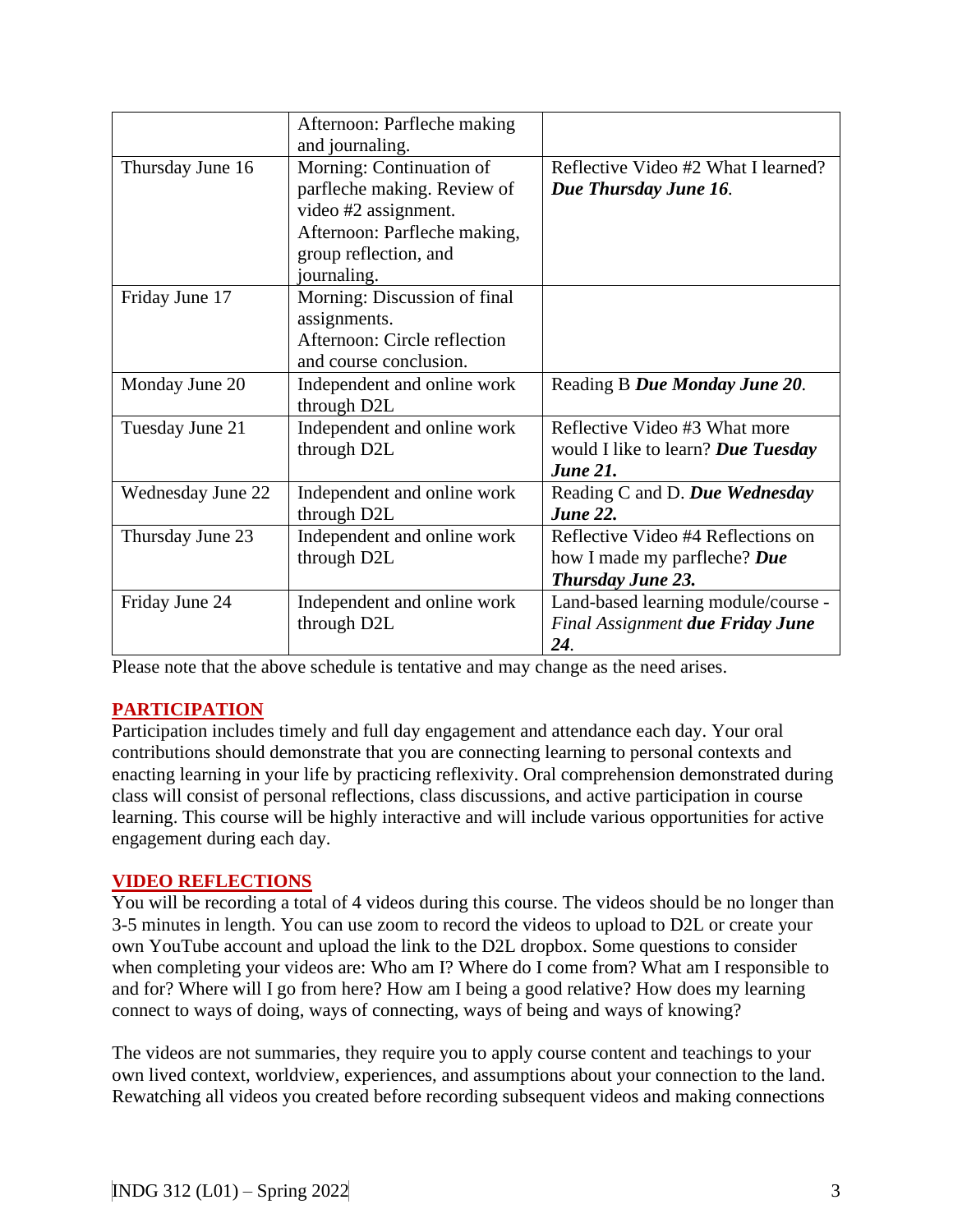(and referencing) to previous videos is a required task. Each video should: reference readings during and after the course (not applicable for the first video), reflect on course content, selfreflect in relation to your previous videos, reference knowledge building, reflect on your own challenges of learning during the course and how those challenges connect to learning.

Video #1 (*10% Due: June Monday June 13*): This learning task can be completed **before** class or **after the first day of class** and is a reflection on what you would like to learn or what you expect to learn. This first video assignment is an oral description of your position in the world, who you are (identity), where you come from, braided with your worldview, and assumptions about land-based learning. This first video will be used to make connections to your future video entries and as your learning progresses throughout the course.

Video #2 (*10% Due: Thursday June 16*): This learning task is to be completed on Thursday **after**  class and will be a reflection on what you learned up to this point and will give you an opportunity to prepare for the closing sharing circle to take place on the last day. Ensure that you make connections and refer to your first video. Also refer to moments of challenges, break throughs, perplexities, and emotion.

Video #3 (*10% Due: after class is complete on Tuesday June 21*): This task should exemplify your learning over the week and through your video, you should describe evidence of your own shift in thoughts and feelings (revisiting your previous video entries will help gauge your transformation), and how the course has allowed you to build on your already established modes of learning and knowing. Referring to moments of challenges, break throughs, perplexities, and emotion are encouraged. This learning task will be completed **after the course** is completed and is a reflection on what else you would like to learn.

Video #4 (*10% Due: after class is complete on Thursday June 23*): This task is to be completed **after the class** takes place and is a reflection on how you made your parfleche. The meaning of your parfleche and a reflection on the traditional teachings that were shared with you.

## **READING RESPONSES**

Short reading responses will include one or two paragraphs no longer than half a page double spaced. Please refer to due dates on the course schedule above. The one paragraph response should focus on one idea from the reading and how that connects to what was taught in the course. There will be a total of 4 readings and 4 reading responses. Reading response A, B, C, and D will be submitted through D2L and the grading rubric will be posted on D2L. Each reading response is worth 2.5% for a total of 10%. The four assigned readings will be posted on the course D2L.

The reading responses will be graded as exceeding (2.5), meeting (1.25) or incomplete/needing major revisions (0). Citations and references should follow APA.

#### **FINAL ASSIGNMENT**

The final assignment is for you to synthesize your learning in this course by creating an Indigenous land-based learning course (or module). Reflect on ways of doing (practices and procedures), knowing (teaching, learning, and research), being (identity, inclusivity, leadership),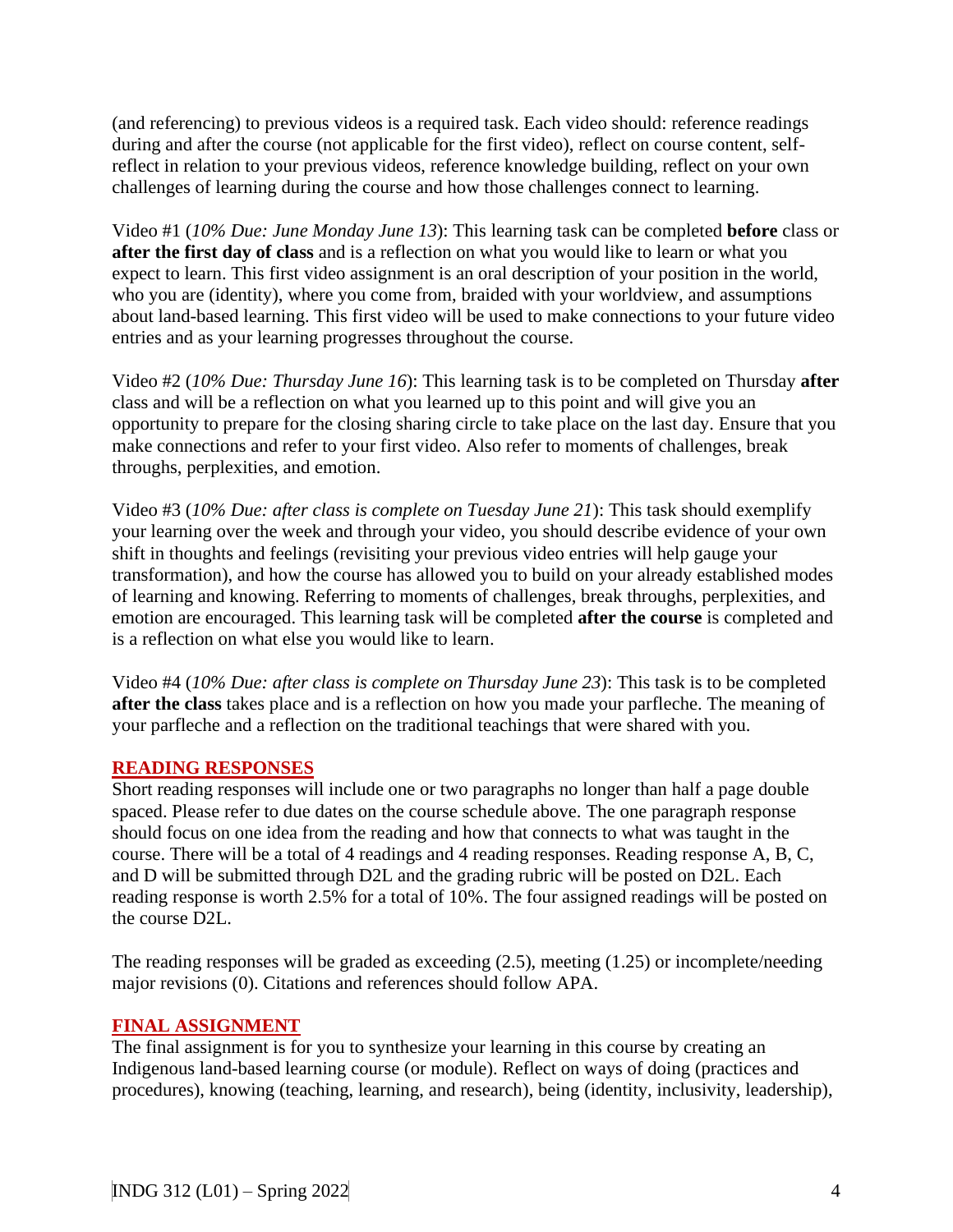and connecting (relationships, partnerships, connecting to land and place) when designing your course (*ii' taa'poh'to'p*). Focus on using individual and collective synthesis and understandings learned in the course. The assignment should not exceed 5 pages in length, be double spaced, 12 point font with regular margins. The assignment must include:

- one or two paragraph description outlining the purpose of the course. Cite course and other readings to ground your description in literature.
- teaching and learning objectives
- required readings (different from those assigned for our class) with a brief rationale outlining why you have added them as part of the course
- design assignments with a detailed description of each (and the percentage allocated to each). Add a brief explanation why and how the assignments align with Indigenous ways of *knowing, doing, being* and/or *connecting*. Cite the course readings where appropriate to support your rationale.
- description of the course schedule and topics. You can choose to add this as a table or figure.

The assignment will be discussed further in class and grading criterial posted on D2L. Citations and references should follow APA.

# **WRITING STATEMENT**

Written assignments are often required in International Indigenous Studies courses, and the quality of writing skills, including but not limited to such elements as grammar, punctuation, sentence structure, clarity, citation, and organization, will be taken into account in the determination of grades. Students are encouraged to make use of the services offered through Writing Support Services in the Student Success Centre by contacting them at [http://www.ucalgary.ca/ssc/writing-support.](http://www.ucalgary.ca/ssc/writing-support)

## **GRADING SCALE**:

The following grading scale will be used:

The International Indigenous Studies Program uses the percentage conversion scale below. Your final grade will be converted to the University's official 4-point scale at the end of term. The interpretation of the undergraduate university grading system can be found at [http://www.ucalgary.ca/pubs/calendar/current/f-1.html.](http://www.ucalgary.ca/pubs/calendar/current/f-1.html)

| $A+$           | 96-100    |
|----------------|-----------|
| A              | 90-95.99  |
| $A -$          | 85-89.99  |
| $B+$           | 80-84.99  |
| B              | 75-79.99  |
| $B -$          | 70-74.99  |
| $C+$           | 65-69.99  |
| $\overline{C}$ | 60-64.99  |
| $C-$           | 55-59.99  |
| $D+$           | 53-54.99  |
| D              | 50-52.99  |
| F              | $0-49.99$ |

These are the grade ranges and specific numeric values I assign to letter grades on D2L. An A+ is solely honorific, meaning that its grade point amount is the same as an A (4.0). I will use this mark to distinguish superlative work that exceeds expectations in style, intellectual depth and breadth, sophistication, creativity and originality.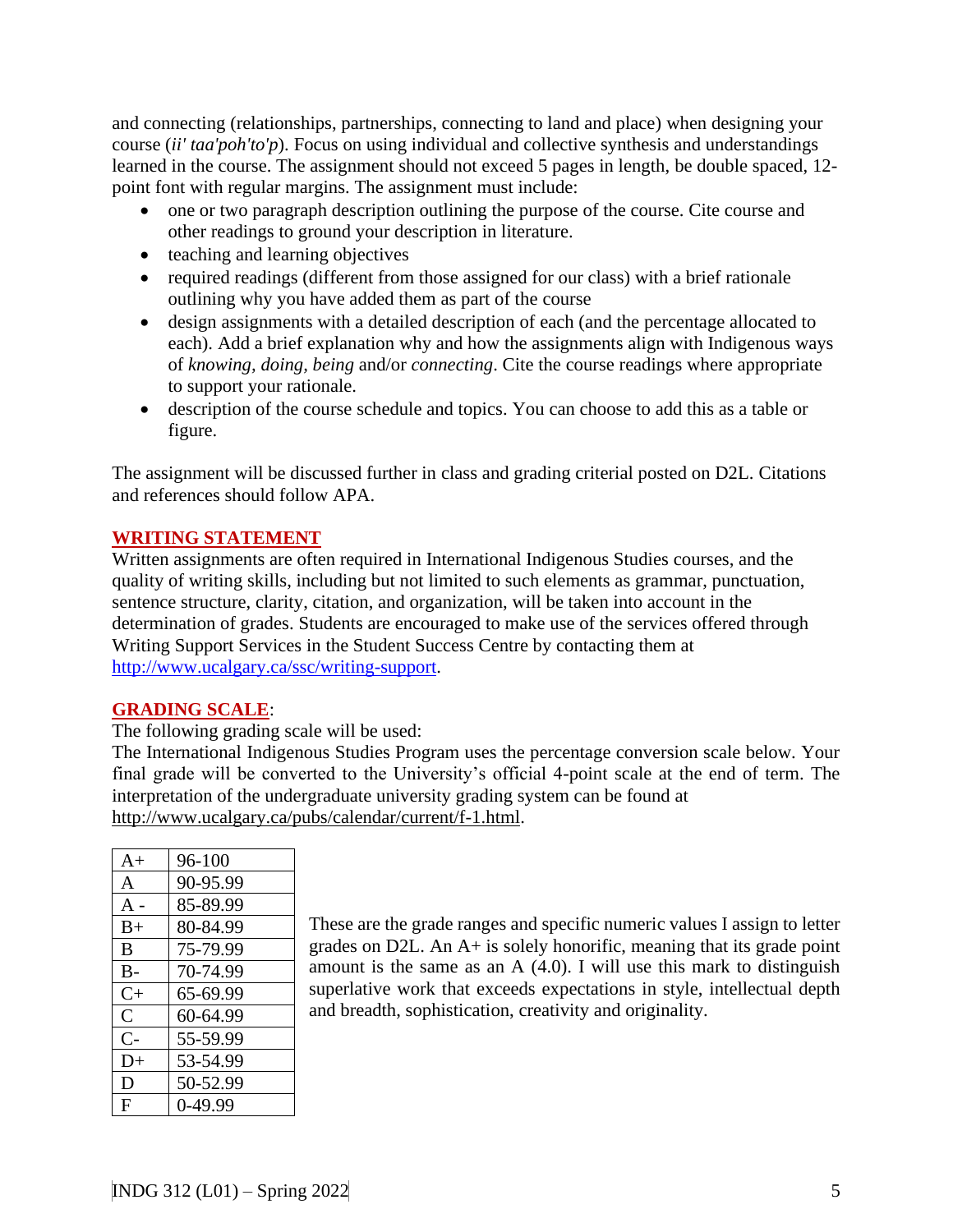# **LATE PENALTIES**

Deadlines will be treated seriously. It is unfair to students who meet deadlines if those who have taken extra time are treated the same. Late assignment, those without an extension granted by the instructor, will be docked 3% per day (including weekends). Assignments more than 7 days late will not be marked and shall receive a mark of 0%. A note of caution: computer failure is not grounds for an extension. Always back-up your work to avoid last-minute catastrophes. You have free access to auto-backup cloud services through OneDrive – please use them.

Students who confront emergencies are asked to reach out to the instructor as soon as they are able to do so. Documentation will be needed to confirm the emergency. In some cases, the only accommodation may be for the student to apply for a Deferral of Term Work from the Registrar's website.

#### **INSTRUCTOR GUIDELINES**

Students requiring assistance are encouraged to speak to the instructor during class or their office hours. Should you wish to meet outside of office hours, please telephone or email to make an appointment. It is to the student's advantage to keep such appointments.

Email is a common form of communication, but it is not always the most effective way of answering student questions. If you cannot make office hours, please request a one-on-one meeting outside of these hours.

Students are welcome to use laptops and other electronic note-taking devices in this course when in the classroom. Please be considerate of others and switch off all cell phones when you enter the classroom or when in the outside learning space. Sending/receiving texts and browsing the Web is extremely disruptive to others and shows a lack of respect to community members and will not be tolerated.

## **MENTAL HEALTH SUPPORTS**

International Indigenous Studies covers topics that can have elements that are emotionally difficult to talk about. The INDG website contains supports and resources for students that can be accessed both on and off campus.

Please see:

- [https://arts.ucalgary.ca/international-indigenous-studies/contact/indigenous-supports](https://arts.ucalgary.ca/international-indigenous-studies/contact/indigenous-supports-campus)[campus](https://arts.ucalgary.ca/international-indigenous-studies/contact/indigenous-supports-campus)
- [https://arts.ucalgary.ca/international-indigenous-studies/contact/indigenous-supports](https://arts.ucalgary.ca/international-indigenous-studies/contact/indigenous-supports-campus-0)[campus-0](https://arts.ucalgary.ca/international-indigenous-studies/contact/indigenous-supports-campus-0)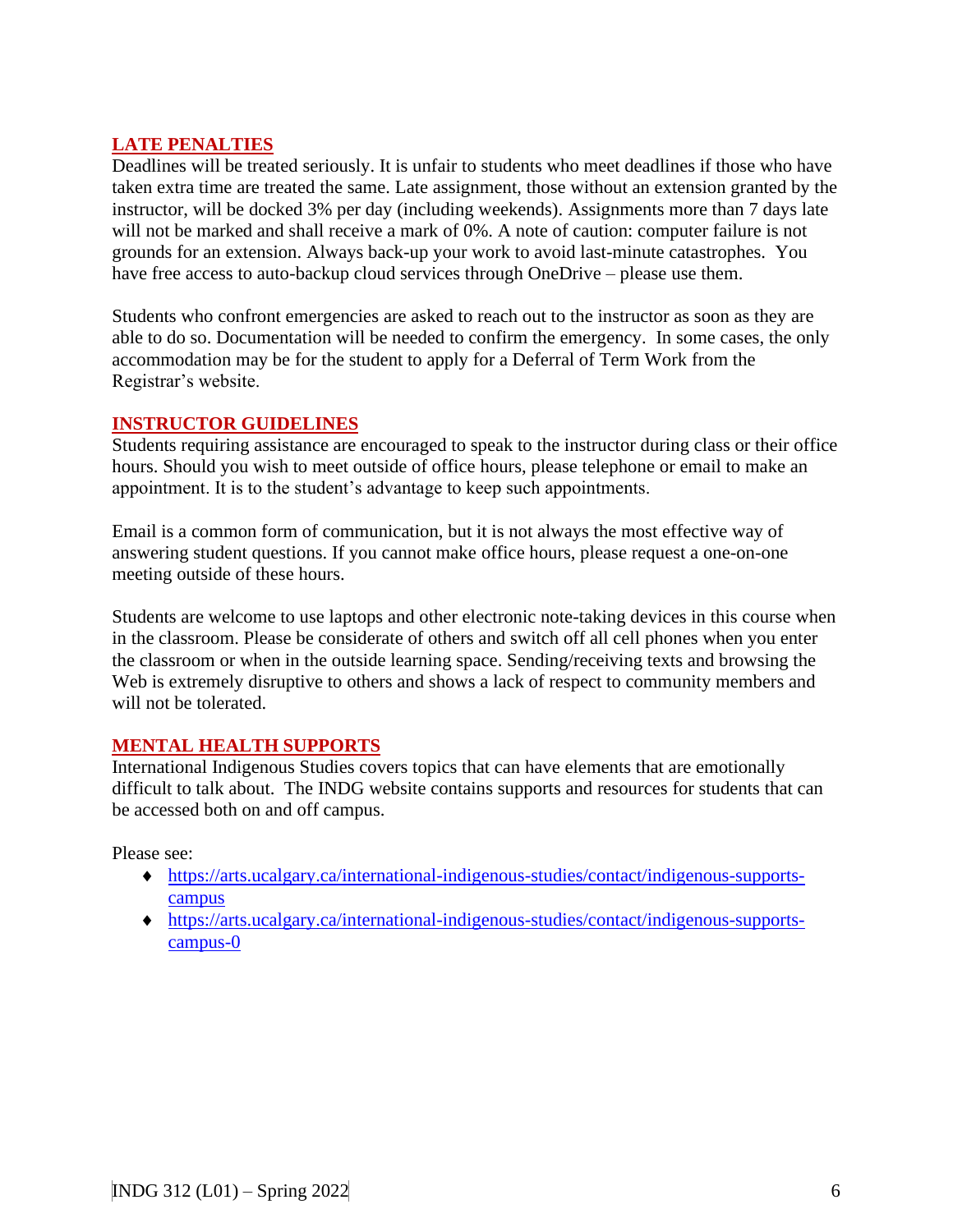# **IMPORTANT POLICIES AND INFORMATION**

## **Supporting Documentation and the Use of a Statutory Declaration**

As stated in the University Calendar:

Students may be asked to provide supporting documentation for an exemption/special request. This may include, but is not limited to, a prolonged absence from a course where participation is required, a missed course assessment, a deferred examination, or an appeal. Students are encouraged to submit documentation that will support their situation. Supporting documentation may be dependent on the reason noted in their personal statement/explanation provided to explain their situation. This could be medical certificate/documentation, references, police reports, invitation letter, third party letter of support or a statutory declaration etc. The decision to provide supporting documentation that best suits the situation is at the discretion of the student. Students cannot be required to provide specific supporting documentation, such as a medical note.

Students can make a Statutory Declaration as their supporting documentation (available at ucalgary.ca/registrar). This requires students to make a declaration in the presence of a Commissioner for Oaths. It demonstrates the importance of honest and accurate information provided and is a legally binding declaration. Several registered Commissioners for Oaths are available to students at no charge, on campus. For a list of locations to access a Commissioners for Oaths, visit [ucalgary.ca/registrar\)](http://www.ucalgary.ca/registrar).

Falsification of any supporting documentation will be taken very seriously and may result in disciplinary action through the Academic Discipline regulations or the Student Non-Academic Misconduct policy.

This statement is accessible at:<https://www.ucalgary.ca/pubs/calendar/current/m-1.html>

#### **Absence From a Mid-term Examination**

Students who are absent from a scheduled term test or quiz for legitimate reasons are responsible for contacting the instructor via email within 48 hours of the missed test to discuss alternative arrangements. A copy of this email may be requested as proof of the attempt to contact the instructor. Any student who fails to do so forfeits the right to a makeup test.

#### **Deferral of a Final Examination**

Deferral of a final examination can be granted for reasons of illness, domestic affliction, and unforeseen circumstances, as well as to those with three (3) final exams scheduled within a 24 hour period. Deferred final exams will not be granted to those who sit the exam, who have made travel arrangements that conflict with their exam, or who have misread the examination timetable. The decision to allow a deferred final exam rests not with the instructor but with Enrolment Services. Instructors should, however, be notified if you will be absent during the examination. The Application for Deferred Final Exam, deadlines, requirements and submission instructions can be found on the Enrolment Services website at:

[https://www.ucalgary.ca/registrar/exams/deferred-exams.](https://www.ucalgary.ca/registrar/exams/deferred-exams)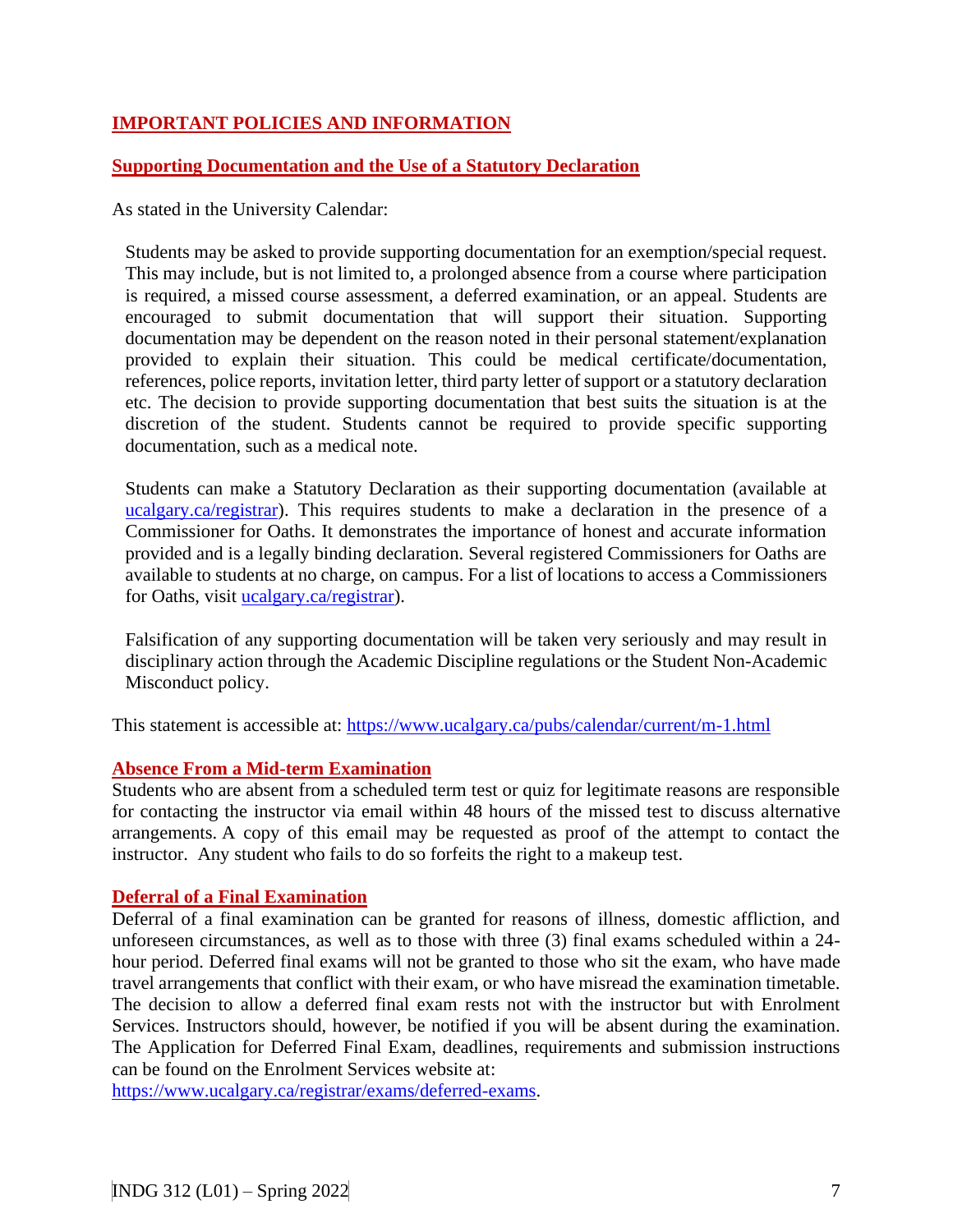## **Reappraisals**

The University Calendar states that for reappraisals of graded term work:

"A student who feels that a piece of graded term work (term paper, essay, test, etc.) has been unfairly graded, may have the work reappraised as follows. The student shall discuss the work with the instructor **within ten business days** of being notified about the mark or of the item's return to the class. If not satisfied, the student shall take the matter to the head of the department offering the course **within 2 business days of receiving the decision from the instructor**, who will arrange for a reappraisal of the work **within the next ten business days**. The reappraisal will only be considered if the student provides a detailed rationale that outlines where and for what reason an error is suspected."

See<https://www.ucalgary.ca/pubs/calendar/current/i-2.html>

The University Calendar states that for reappraisal of academic assessments (final grades):

"A student may request a reappraisal of a final grade. The only element that will be considered is the final assessment(s) that makes up the final mark (e.g., final examination, final project, and final paper). The exception is when a grade for a piece of graded term work is made available to students after the last day of classes for the term in which the course is scheduled; that grade may also be considered in a reappraisal of the final grade."

"A student seeking a reappraisal of a final grade should first attempt to review the final assessment with the department or faculty offering the course. After which the student shall obtain a Reappraisal of Final Grade form from [ucalgary.ca/registrar](https://www.ucalgary.ca/registrar/home) (under Student Forms). The student must indicate exactly what error was made in marking the final assessment and/or in computing the final grade. The reappraisal will only be considered if the student provides a detailed rationale that outlines where and for what reason an error is suspected." More information is available at: <https://www.ucalgary.ca/pubs/calendar/current/i-3.html>

#### **University Regulations**

Students are responsible for familiarizing themselves with the University policies found in the Academic Regulations sections of the Calendar at: [www.ucalgary.ca/pubs/calendar/current/academic-regs.html.](http://www.ucalgary.ca/pubs/calendar/current/academic-regs.html)

#### **Academic Accommodation**

It is the student's responsibility to request academic accommodations according to the University policies and procedures listed below. The Student Accommodations policy is available at [https://ucalgary.ca/student-services/access/prospective-students/academic-accommodations.](https://ucalgary.ca/student-services/access/prospective-students/academic-accommodations)

Students needing an accommodation based on disability or medical concerns should contact Student Accessibility Services (SAS) in accordance with the Procedure for Accommodations for Students with Disabilities [\(https://www.ucalgary.ca/legal-services/university-policies](https://www.ucalgary.ca/legal-services/university-policies-procedures/accommodation-students-disabilities-procedure)[procedures/accommodation-students-disabilities-procedure\)](https://www.ucalgary.ca/legal-services/university-policies-procedures/accommodation-students-disabilities-procedure). Students who require an accommodation in relation to their coursework based on a protected ground other than Disability should communicate this need in writing to their Instructor.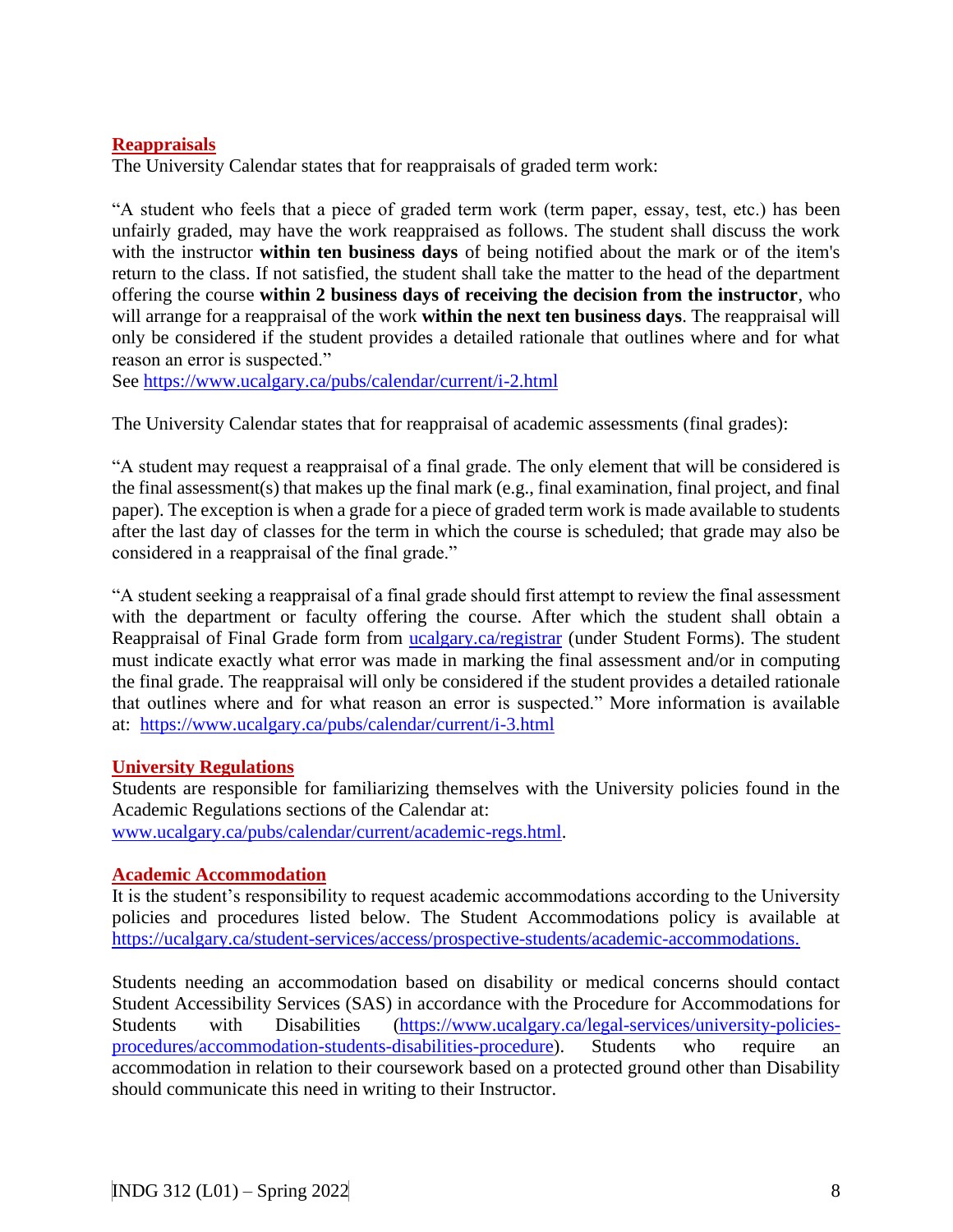SAS will process the request and issue letters of accommodation to instructors. For additional information on support services and accommodations for students with disabilities.

## **Plagiarism And Other Forms Of Academic Misconduct**

Academic misconduct in any form (e.g. cheating, plagiarism) is a serious academic offence that can lead to disciplinary probation, suspension or expulsion from the University. Students are expected to be familiar with the standards surrounding academic honesty; these can be found in the University of Calgary calendar at [http://www.ucalgary.ca/pubs/calendar/current/k.html.](http://www.ucalgary.ca/pubs/calendar/current/k.html) Such offences will be taken seriously and reported immediately, as required by Faculty of Arts policy.

## **Required Access to Technology**

Please see the University's resource page at: [https://ucalgary.service-ow.com/it?id=kb\\_article&sys\\_id=86e7438013753ac06f3afbb2e144b031](https://ucalgary.service-ow.com/it?id=kb_article&sys_id=86e7438013753ac06f3afbb2e144b031)

# **Copyright Legislation**

All students are required to read the University of Calgary policy on Acceptable Use of Material Protected by Copyright and requirements of the copyright act to ensure they are aware of the consequences of unauthorised sharing of course materials (including instructor notes, electronic versions of textbooks etc.). Students who use material protected by copyright in violation of this policy may be disciplined under the Non-Academic Misconduct Policy."

[https://www.ucalgary.ca/policies/files/policies/acceptable-use-of-material-protected-by](https://www.ucalgary.ca/policies/files/policies/acceptable-use-of-material-protected-by-copyright.pdf)[copyright.pdf](https://www.ucalgary.ca/policies/files/policies/acceptable-use-of-material-protected-by-copyright.pdf) and<https://laws-lois.justice.gc.ca/eng/acts/C-42/index.html>

# **Instructor Intellectual Property**

Course materials created by instructors (including presentations and posted notes, labs, case studies, assignments and exams) remain the intellectual property of the instructor. These materials may NOT be reproduced, redistributed or copied without the explicit consent of the instructor. The posting of course materials to third party websites such as note-sharing sites without permission is prohibited. Sharing of extracts of these course materials with other students enrolled in the course at the same time may be allowed under fair dealing.

## **Freedom of Information and Protection of Privacy (FOIP)**

Student information will be collected in accordance with typical (or usual) classroom practice. Students' assignments will be accessible only by the authorized course faculty. Private information related to the individual student is treated with the utmost regard by the faculty at the University of Calgary.

## **Evacuation Assembly Points**

In the event of an emergency evacuation from class, students are required to gather in designated assembly points. Please check the list found at [www.ucalgary.ca/emergencyplan/assemblypoints](http://www.ucalgary.ca/emergencyplan/assemblypoints) and note the assembly point nearest to your classroom.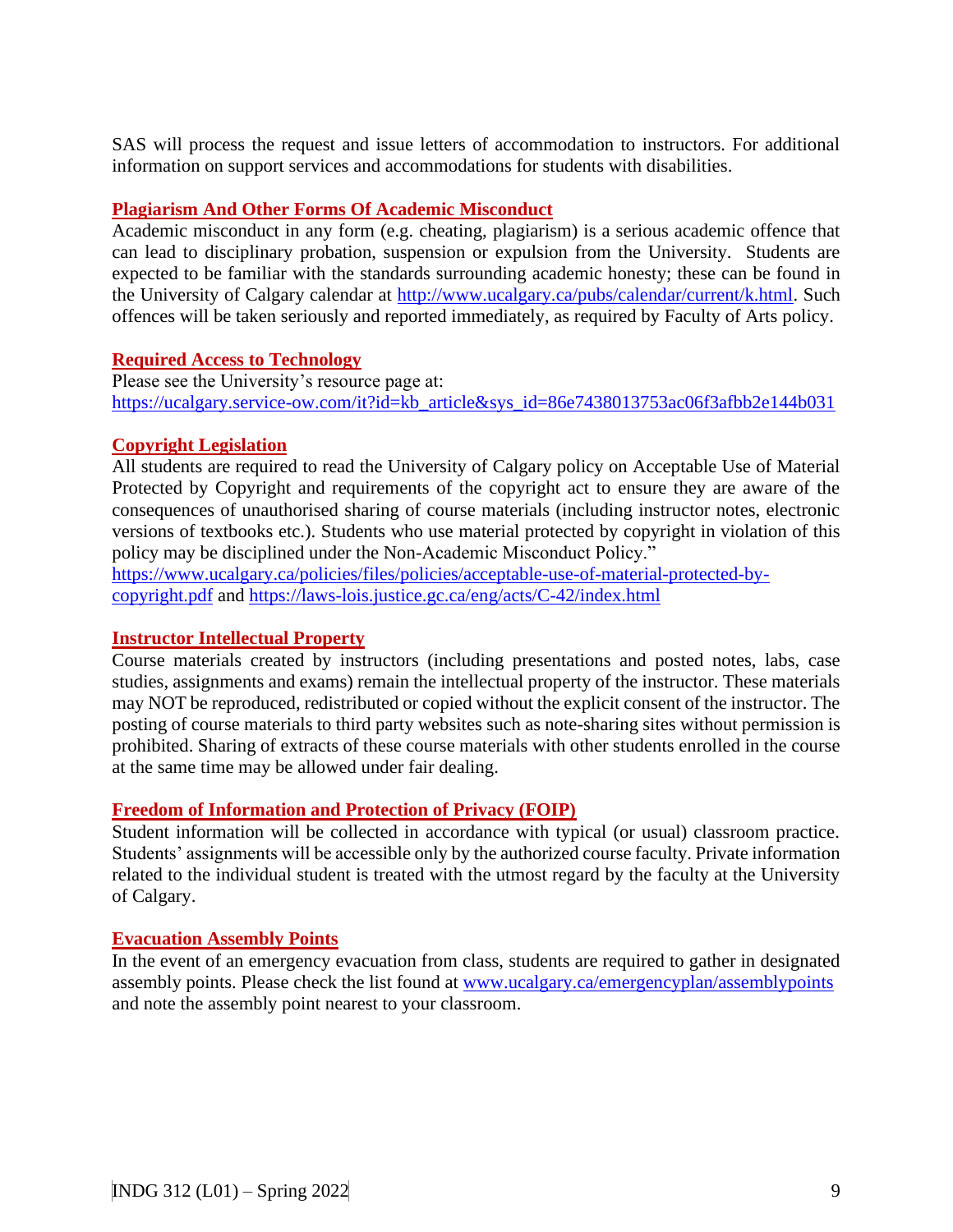#### **Faculty of Arts Program Advising and Student Information Resources**

For program planning and advice, visit the Arts Students' Centre in Social Sciences 102, call 403- 220-3580 or email [artsads@ucalgary.ca.](mailto:artsads@ucalgary.ca) You can also visit [arts.ucalgary.ca/advising](http://arts.ucalgary.ca/advising) for program assistance.

For registration (add/drop/swap), paying fees and assistance with your Student Centre, contact Enrolment Services at (403) 210-ROCK [7625] or visit their office in the MacKimmie Tower, MT 116.

#### **Important Contact Information**

Campus Security and Safewalk (24 hours a day/7 days a week/365 days a year) Phone: 403-220-5333

Faculty of Arts Undergraduate Students' Union Representatives Phone: 403-220-6551 Email: [arts1@su.ucalgary.ca,](mailto:arts1@su.ucalgary.ca) [arts2@su.ucalgary.ca,](mailto:arts2@su.ucalgary.ca) [arts3@su.ucalgary.ca,](mailto:arts3@su.ucalgary.ca) [arts4@su.ucalgary.ca](mailto:arts4@su.ucalgary.ca) Students' Union URL: [www.su.ucalgary.ca](http://www.su.ucalgary.ca/)

Graduate Students' Association Phone: 403-220-5997 Email: [askgsa@ucalgary.ca](mailto:askgsa@ucalgary.ca) URL: [www.ucalgary.ca/gsa](http://www.ucalgary.ca/gsa)

Student Ombudsman Phone: 403-220-6420 Email: [ombuds@ucalgary.ca](mailto:ombuds@ucalgary.ca)

#### **Campus Mental Health Resources**

The University of Calgary recognizes the pivotal role that student mental health plays in physical health, social connectedness and academic success, and aspires to create a caring and supportive campus community where individuals can freely talk about mental health and receive supports when needed. We encourage you to explore the excellent mental health resources available throughout the university community, such as counselling, self-help resources, peer support or skills-building available through the following resources:

*SU Wellness Centre:* <http://www.ucalgary.ca/wellnesscentre/>

*Student Wellness Services:*[https://www.ucalgary.ca/wellness-services/services/mental-health](https://www.ucalgary.ca/wellness-services/services/mental-health-services)[services](https://www.ucalgary.ca/wellness-services/services/mental-health-services)

*Campus Mental Health Strategy website:* <https://www.ucalgary.ca/mentalhealth/>

*Facebook Group for Indigenous Studies Program:* <https://www.facebook.com/groups/UC.IIST/>

*INDG Program Website:* <http://www.ucalgary.ca/indg/>